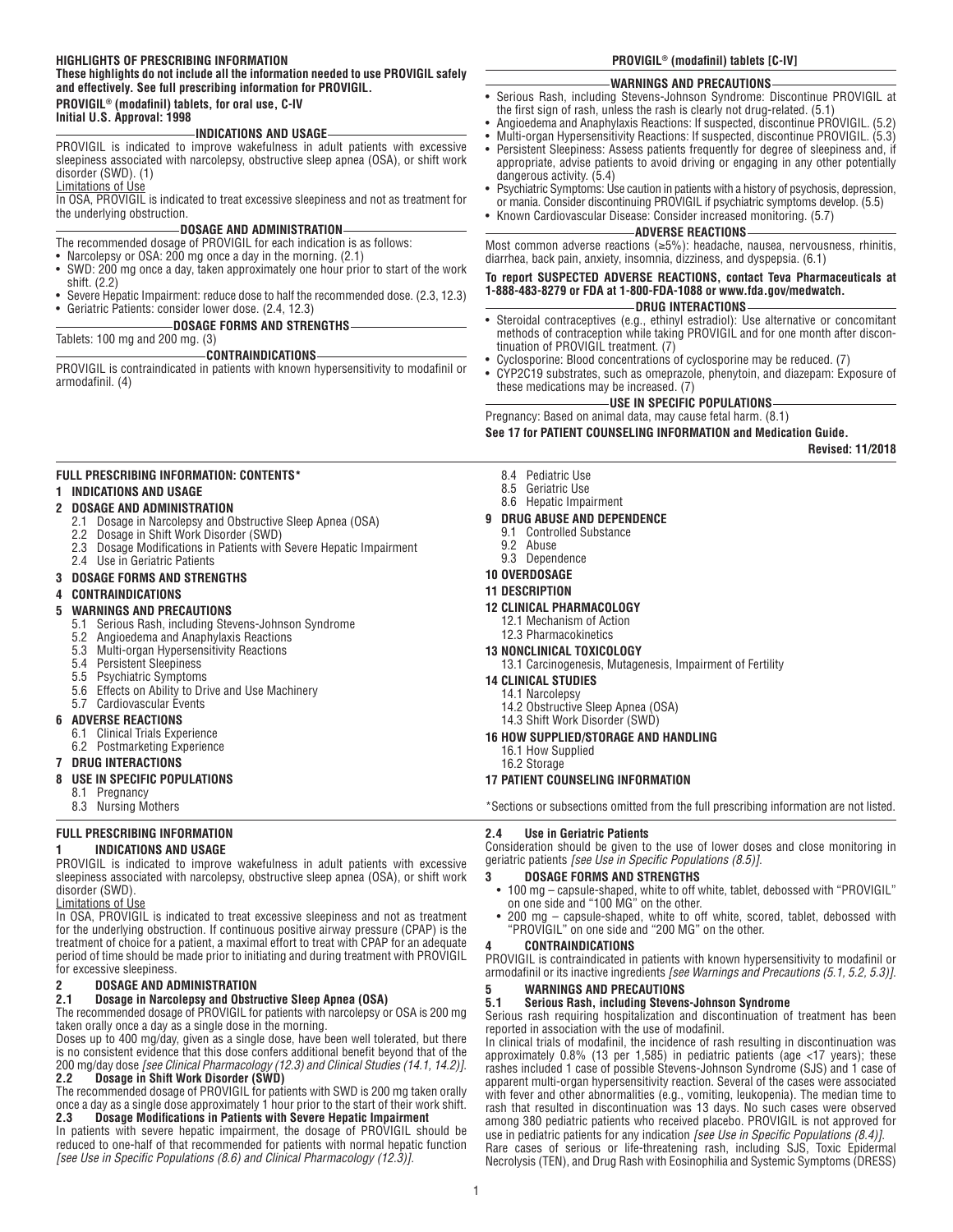have been reported in adults and children in worldwide postmarketing experience. The reporting rate of TEN and SJS associated with modafinil use, which is generally accepted to be an underestimate due to underreporting, exceeds the background incidence rate. Estimates of the background incidence rate for these serious skin reactions in the general population range between 1 to 2 cases per million-person years. There are no factors that are known to predict the risk of occurrence or the severity of rash associated with PROVIGIL. Nearly all cases of serious rash associated with modafinil occurred within 1 to 5 weeks after treatment initiation. However, isolated cases have been reported after prolonged treatment (e.g., 3 months). Accordingly, duration of therapy cannot be relied upon as a means to predict the potential risk heralded by the first appearance of a rash.

Although benign rashes also occur with PROVIGIL, it is not possible to reliably predict which rashes will prove to be serious. Accordingly, PROVIGIL should be discontinued at the first sign of rash, unless the rash is clearly not drug-related. Discontinuation of treatment may not prevent a rash from becoming life-threatening or permanently disabling or disfiguring.

#### **5.2 Angioedema and Anaphylaxis Reactions**

Angioedema and hypersensitivity (with rash, dysphagia, and bronchospasm), were observed in patients treated with armodafinil, the R enantiomer of modafinil (which is the racemic mixture). No such cases were observed in modafinil clinical trials. However, angioedema has been reported in postmarketing experience with modafinil. Patients should be advised to discontinue therapy and immediately report to their physician any signs or symptoms suggesting angioedema or anaphylaxis (e.g., swelling of face, eyes, lips, tongue or larynx; difficulty in swallowing or breathing; hoarseness).<br>5.3 Multi-organ Hypersensitivity Reactions

#### **5.3 Multi-organ Hypersensitivity Reactions**

Multi-organ hypersensitivity reactions, including at least one fatality in postmarketing experience, have occurred in close temporal association (median time to detection 13 days: range 4-33) to the initiation of modafinil.

Although there have been a limited number of reports, multi-organ hypersensitivity reactions may result in hospitalization or be life-threatening. There are no factors that are known to predict the risk of occurrence or the severity of multi-organ hypersensitivity reactions. Signs and symptoms of this disorder were diverse; however, patients typically, although not exclusively, presented with fever and rash associated with other organ system involvement. Other associated manifestations included myocarditis, hepatitis, liver function test abnormalities, hematological abnormalities (e.g., eosinophilia, leukopenia, thrombocytopenia), pruritus, and asthenia. Because multi-organ hypersensitivity is variable in its expression, other organ system symptoms and signs, not noted here, may occur.

If a multi-organ hypersensitivity reaction is suspected, PROVIGIL should be discontinued. Although there are no case reports to indicate cross-sensitivity with other drugs that produce this syndrome, the experience with drugs associated with multi-organ hypersensitivity would indicate this to be a possibility.

#### **5.4 Persistent Sleepiness**

Patients with abnormal levels of sleepiness who take PROVIGIL should be advised that their level of wakefulness may not return to normal. Patients with excessive sleepiness, including those taking PROVIGIL, should be frequently reassessed for their degree of sleepiness and, if appropriate, advised to avoid driving or any other potentially dangerous activity. Prescribers should also be aware that patients may not acknowledge sleepiness or drowsiness until directly questioned about drowsiness or sleepiness during specific activities.<br>5.5 Psychiatric Symptoms

# **5.5 Psychiatric Symptoms**

Psychiatric adverse reactions have been reported in patients treated with modafinil. In the adult PROVIGIL controlled trials, psychiatric symptoms resulting in treatment discontinuation (at a frequency  $\geq$ 0.3%) and reported more often in patients treated with PROVIGIL compared to those treated with placebo were anxiety (1%), nervousness (1%), insomnia (<1%), confusion (<1%), agitation (<1%), and depression (<1%).

Postmarketing adverse reactions associated with the use of modafinil have included mania, delusions, hallucinations, suicidal ideation, and aggression, some resulting in hospitalization. Many, but not all, patients had a prior psychiatric history. One healthy male volunteer developed ideas of reference, paranoid delusions, and auditory hallucinations in association with multiple daily 600 mg doses of PROVIGIL (three times the recommended dose) and sleep deprivation. There was no evidence of psychosis 36 hours after drug discontinuation.

Caution should be exercised when PROVIGIL is given to patients with a history of psychosis, depression, or mania. Consideration should be given to the possible emergence or exacerbation of psychiatric symptoms in patients treated with PROVIGIL. If psychiatric symptoms develop in association with PROVIGIL administration, consider discontinuing PROVIGIL.<br>5.6 Effects on Ability to Drive

#### **5.6 Effects on Ability to Drive and Use Machinery**

Although PROVIGIL has not been shown to produce functional impairment, any drug affecting the CNS may alter judgment, thinking or motor skills. Patients should be cautioned about operating an automobile or other hazardous machinery until it is reasonably certain that PROVIGIL therapy will not adversely affect their ability to engage in such activities.

#### **5.7 Cardiovascular Events**

In modafinil clinical studies, cardiovascular adverse reactions, including chest pain, palpitations, dyspnea, and transient ischemic T-wave changes on ECG occurred in three subjects in association with mitral valve prolapse or left ventricular hypertrophy. In a Canadian clinical trial, a 35 year old obese narcoleptic male with a prior history of syncopal episodes experienced a 9-second episode of asystole after 27 days of modafinil treatment (300 mg/day in divided doses). PROVIGIL is not recommended in patients with a history of left ventricular hypertrophy or in patients with mitral valve prolapse who have experienced the mitral valve prolapse syndrome when previously

receiving CNS stimulants. Findings suggestive of mitral valve prolapse syndrome include but are not limited to ischemic ECG changes, chest pain, or arrhythmia. If new onset of any of these findings occurs, consider cardiac evaluation. Consider increased monitoring in patients with a recent history of myocardial infarction or unstable angina. Blood pressure monitoring in short term  $( \leq 3 \text{ months})$  controlled trials showed no clinically significant changes in mean systolic and diastolic blood pressure in patients receiving PROVIGIL as compared to placebo. However, a retrospective analysis of the use of antihypertensive medication in these studies showed that a greater proportion of patients on PROVIGIL required new or increased use of antihypertensive medications (2.4%) compared to patients on placebo (0.7%). The differential use was slightly larger when only studies in OSA were included, with 3.4% of patients on PROVIGIL and 1.1% of patients on placebo requiring such alterations in the use of antihypertensive medication. Increased monitoring of heart rate and blood pressure may be appropriate in patients on PROVIGIL. Caution should be exercised when prescribing PROVIGIL to patients with known cardiovascular disease.

# **6 ADVERSE REACTIONS**

- The following serious adverse reactions are described elsewhere in the labeling:
- Serious Rash, including Stevens-Johnson Syndrome *[see Warnings and Precautions (5.1)]*
- Angioedema and Anaphylaxis Reactions *[see Warnings and Precautions (5.2)]*
- Multi-organ Hypersensitivity Reactions *[see Warnings and Precautions (5.3)]*
- Persistent Sleepiness *[see Warnings and Precautions (5.4)]*
- Psychiatric Symptoms *[see Warnings and Precautions (5.5)]*
- Effects on Ability to Drive and Use Machinery *[see Warnings and Precautions (5.6)]*
- Cardiovascular Events *[see Warnings and Precautions (5.7)]*

#### **6.1 Clinical Trials Experience**

Because clinical trials are conducted under widely varying conditions, adverse reaction rates observed in the clinical trials of a drug cannot be directly compared to rates in the clinical trials of another drug and may not reflect the rates observed in practice. PROVIGIL has been evaluated for safety in over 3,500 patients, of whom more than 2,000 patients with excessive sleepiness associated with OSA, SWD, and narcolepsy. Most Common Adverse Reactions

In placebo-controlled clinical trials, the most common adverse reactions ( $\geq 5\%$ ) associated with the use of PROVIGIL more frequently than placebo-treated patients were headache, nausea, nervousness, rhinitis, diarrhea, back pain, anxiety, insomnia, dizziness, and dyspepsia. The adverse reaction profile was similar across these studies. Table 1 presents the adverse reactions that occurred at a rate of 1% or more and were more frequent in PROVIGIL-treated patients than in placebo-treated patients in the placebo-controlled clinical trials.

#### **Table 1. Adverse Reactions in Pooled Placebo-Controlled Trials\* in Narcolepsy, OSA, and SWD**

|                           | <b>PROVIGIL</b> | <b>Placebo</b> |
|---------------------------|-----------------|----------------|
|                           | (%)             | (%)            |
|                           | $(n = 934)$     | $(n = 567)$    |
| Headache                  | 34              | 23             |
| Nausea                    | 11              | 3              |
| <b>Nervousness</b>        | 7               | $\overline{3}$ |
| <b>Rhinitis</b>           | 7               | 6              |
| <b>Back Pain</b>          | 6               | 5              |
| Diarrhea                  | 65555           | 5              |
| Anxiety                   |                 | 1              |
| <b>Dizziness</b>          |                 | 4              |
| Dyspepsia                 |                 | 4              |
| Insomnia                  |                 | 1              |
| Anorexia                  | $\overline{4}$  | 1              |
| Dry Mouth                 | 4               | 2              |
| Pharyngitis               | 4               | $\overline{c}$ |
| <b>Chest Pain</b>         | 332222222       | 1              |
| Hypertension              |                 | 1              |
| Abnormal Liver Function   |                 | 1              |
| Constipation              |                 | 1              |
| Depression                |                 | 1              |
| Palpitation               |                 | 1              |
| Paresthesia               |                 | 0              |
| Somnolence                |                 | 1              |
| Tachycardia               |                 | 1              |
| Vasodilatation            |                 | 0              |
| <b>Abnormal Vision</b>    | 1               | $\Omega$       |
| Agitation                 | 1               | $\Omega$       |
| Asthma                    | 1               | 0              |
| Chills                    | 1               | 0              |
| Confusion                 | 1               | 0              |
| Dyskinesia                | 1               | 0              |
| Edema                     |                 | 0              |
| <b>Emotional Lability</b> |                 | 0              |
| Eosinophilia              | 1               | $\Omega$       |
| Epistaxis                 | 1               | 0              |
| Flatulence                | 1               | 0              |
| Hyperkinesia              | 1               | 0              |
| Hypertonia                | 1               | 0              |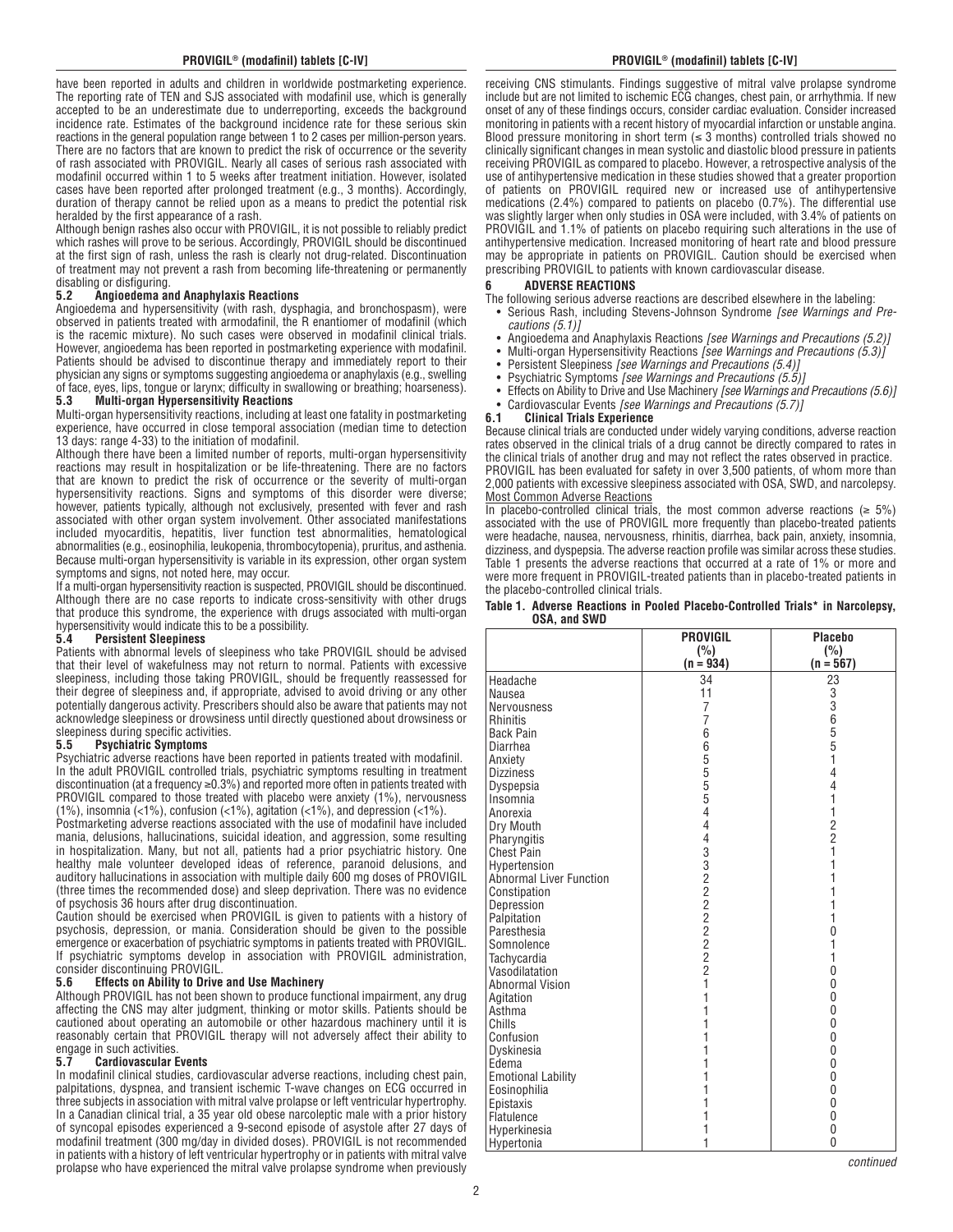|                          | <b>PROVIGIL</b><br>(%)<br>$(n = 934)$ | <b>Placebo</b><br>(%)<br>$(n = 567)$ |
|--------------------------|---------------------------------------|--------------------------------------|
| <b>Mouth Ulcereation</b> |                                       |                                      |
| Sweating                 |                                       |                                      |
| <b>Taste Perversion</b>  |                                       |                                      |
| Thirst                   |                                       |                                      |
| Tremor                   |                                       |                                      |
| Urine Abnormality        |                                       |                                      |
| Vertigo                  |                                       |                                      |

\*Adverse Reactions that occurred in ≥ 1% of PROVIGIL-treated patients (either 200, 300, or 400 mg once daily) and greater incidence than placebo

#### Dose-Dependent Adverse Reactions

In the placebo-controlled clinical trials which compared doses of 200, 300, and 400 mg/day of PROVIGIL and placebo, the following adverse reactions were dose related: headache and anxiety.

#### Adverse Reactions Resulting in Discontinuation of Treatment

In placebo-controlled clinical trials, 74 of the 934 patients (8%) who received PROVIGIL discontinued due to an adverse reaction compared to 3% of patients that received placebo. The most frequent reasons for discontinuation that occurred at a higher rate for PROVIGIL than placebo patients were headache (2%), nausea, anxiety, dizziness, insomnia, chest pain, and nervousness (each <1%).

## **Laboratory Abnormalities**

Clinical chemistry, hematology, and urinalysis parameters were monitored in the studies. Mean plasma levels of gamma glutamyltransferase (GGT) and alkaline phosphatase (AP) were found to be higher following administration of PROVIGIL, but not placebo. Few patients, however, had GGT or AP elevations outside of the normal range. Shifts to higher, but not clinically significantly abnormal, GGT and AP values appeared to increase with time in the population treated with PROVIGIL in the placebocontrolled clinical trials. No differences were apparent in alanine aminotransferase (ALT), aspartate aminotransferase (AST), total protein, albumin, or total bilirubin.

#### **6.2 Postmarketing Experience**

The following adverse reactions have been identified during post approval use of PROVIGIL. Because these reactions are reported voluntarily from a population of uncertain size, it is not always possible to reliably estimate their frequency or establish a causal relationship to drug exposure.

Cardiovascular: Stroke

# Hematologic: agranulocytosis

Psychiatric disorders: psychomotor hyperactivity

# **7 DRUG INTERACTIONS**

#### Effects of PROVIGIL on CYP3A4/5 Substrates

The clearance of drugs that are substrates for CYP3A4/5 (e.g., steroidal contraceptives, cyclosporine, midazolam, and triazolam) may be increased by PROVIGIL via induction of metabolic enzymes, which results in lower systemic exposure. Dosage adjustment of these drugs should be considered when these drugs are used concomitantly with PROVIGIL *[see Clinical Pharmacology (12.3)]*.

The effectiveness of steroidal contraceptives may be reduced when used with PROVIGIL and for one month after discontinuation of therapy. Alternative or concomitant methods of contraception are recommended for patients taking steroidal contraceptives (e.g., ethinyl estradiol) when treated concomitantly with PROVIGIL and for one month after discontinuation of PROVIGIL treatment.

Blood levels of cyclosporine may be reduced when used with PROVIGIL. Monitoring of circulating cyclosporine concentrations and appropriate dosage adjustment for cyclosporine should be considered when used concomitantly with PROVIGIL.

#### Effects of PROVIGIL on CYP2C19 Substrates

Elimination of drugs that are substrates for CYP2C19 (e.g., phenytoin, diazepam, propranolol, omeprazole, and clomipramine) may be prolonged by PROVIGIL via inhibition of metabolic enzymes, with resultant higher systemic exposure. In individuals deficient in the CYP2D6 enzyme, the levels of CYP2D6 substrates which have ancillary routes of elimination through CYP2C19, such as tricyclic antidepressants and selective serotonin reuptake inhibitors, may be increased by co-administration of PROVIGIL. Dose adjustments of these drugs and other drugs that are substrates for CYP2C19 may be necessary when used concomitantly with PROVIGIL *[see Clinical Pharmacology (12.3)]*.

#### Warfarin

More frequent monitoring of prothrombin times/INR should be considered whenever PROVIGIL is coadministered with warfarin *[see Clinical Pharmacology (12.3)]*. Monoamine Oxidase (MAO) Inhibitors

Caution should be used when concomitantly administering MAO inhibitors and **PROVIGIL** 

# **8 USE IN SPECIFIC POPULATIONS**

#### **8.1 Pregnancy**

#### Pregnancy Category C

There are no adequate and well-controlled studies of modafinil in pregnant women. Intrauterine growth restriction and spontaneous abortion have been reported in association with modafinil (a mixture of R- and S-modafinil) and armodafinil (the R-enantiomer of modafinil). Although the pharmacology of modafinil is not identical to that of the sympathomimetic amines, it does share some pharmacologic properties with this class. Certain of these drugs have been associated with intrauterine growth restriction and spontaneous abortions. Whether the cases reported with modafinil are drug-related is unknown. In studies of modafinil and armodafinil conducted in

#### **PROVIGIL® (modafinil) tablets [C-IV] PROVIGIL® (modafinil) tablets [C-IV]**

rats (modafinil, armodafinil) and rabbits (modafinil), developmental toxicity was observed at clinically relevant plasma exposures. PROVIGIL should be used during pregnancy only if the potential benefit justifies the potential risk to the fetus.

Modafinil (50, 100, or 200 mg/kg/day) administered orally to pregnant rats throughout organogenesis caused, in the absence of maternal toxicity, an increase in resorptions and an increased incidence of visceral and skeletal variations in the offspring at the highest dose tested. The higher no-effect dose for embryofetal developmental toxicity in rats (100 mg/kg/day) was associated with a plasma modafinil AUC less than that in humans at the recommended human dose (RHD) of PROVIGIL (200 mg/day). However, in a subsequent study of up to 480 mg/kg/day of modafinil, no adverse effects on embryofetal development were observed. Oral administration of armodafinil (60, 200, or 600 mg/kg/day) to pregnant rats throughout organogenesis resulted in increased incidences of fetal visceral and skeletal variations and decreased fetal body weight at the highest dose tested. The highest no-effect dose for embryofetal developmental toxicity in rats (200 mg/kg/day) was associated with a plasma armodafinil AUC less than that in humans at the RHD of PROVIGIL.

Modafinil administered orally to pregnant rabbits throughout organogenesis at doses of up to 100 mg/kg/day had no effect on embryofetal development; however, the doses used were too low to adequately assess the effects of modafinil on embryofetal development. In a subsequent developmental toxicity study evaluating doses of 45, 90, and 180 mg/kg/day in pregnant rabbits, the incidences of fetal structural alterations and embryofetal death were increased at the highest dose. The highest no-effect dose for developmental toxicity (100 mg/kg/day) was associated with a plasma modafinil AUC similar to that in humans at the RHD of PROVIGIL.

Modafinil administration to rats throughout gestation and lactation at oral doses of up to 200 mg/kg/day resulted in decreased viability in the offspring at doses greater than 20 mg/kg/day, a dose resulting in a plasma modafinil AUC less than that in humans at the RHD of PROVIGIL. No effects on postnatal developmental and neurobehavioral parameters were observed in surviving offspring.

#### Pregnancy Registry

A pregnancy registry has been established to collect information on the pregnancy outcomes of women exposed to PROVIGIL. Healthcare providers are encouraged to register pregnant patients, or pregnant women may enroll themselves in the registry by calling 1-866-404-4106 (toll free).

#### **8.3 Nursing Mothers**

It is not known whether modafinil or its metabolites are excreted in human milk. Because many drugs are excreted in human milk, caution should be exercised when PROVIGIL is administered to a nursing woman.<br>8.4 Pediatric Use

#### **8.4 Pediatric Use**

Safety and effectiveness in pediatric patients have not been established. PROVIGIL is not approved in this population for any indication.

Serious skin rashes, including erythema multiforme major (EMM) and Stevens-Johnson Syndrome (SJS) have been associated with modafinil use in pediatric patients *[see Warnings and Precautions (5.1)]*.

In a controlled 6-week study, 165 pediatric patients (aged 5-17 years) with narcolepsy were treated with modafinil (n=123), or placebo (n=42). There were no statistically significant differences favoring modafinil over placebo in prolonging sleep latency as measured by MSLT, or in perceptions of sleepiness as determined by the clinical global impression-clinician scale (CGI-C).

In the controlled and open-label clinical studies, treatment emergent adverse reactions  $\,$ of the psychiatric and nervous system included Tourette's syndrome, insomnia, hostility, increased cataplexy, increased hypnagogic hallucinations, and suicidal ideation. Transient leukopenia, which resolved without medical intervention, was also observed. In the controlled clinical study, 3 of 38 girls, ages 12 or older, treated with modafinil experienced dysmenorrhea compared to 0 of 10 girls who received placebo. There were three 7 to 9 week, double-blind, placebo-controlled, parallel group studies in children and adolescents (aged 6-17 years) with Attention-Deficit Hyperactivity Disorder (ADHD). Two of the studies were flexible-dose studies (up to 425 mg/day), and the third was a fixed-dose study (340 mg/day for patients <30 kg and 425 mg/day for patients ≥30 kg). Although these studies showed statistically significant differences favoring modafinil over placebo in reducing ADHD symptoms as measured by the ADHD-RS (school version), there were 3 cases of serious rash including one case of possible SJS among 933 patients exposed to modafinil in this program. Modafinil is not approved for use in treating ADHD.<br>8.5 **Geriatric Use** 

#### **8.5 Geriatric Use**

In clinical trials, experience in a limited number of modafinil-treated patients who were greater than 65 years of age showed an incidence of adverse reactions similar to other age groups. In elderly patients, elimination of modafinil and its metabolites may be reduced as a consequence of aging. Therefore, consideration should be given to the use of lower doses and close monitoring in this population *[see Dosage and Administration (2.4) and Clinical Pharmacology (12.3)]*.

#### **8.6 Hepatic Impairment**

In patients with severe hepatic impairment, the dose of PROVIGIL should be reduced to one-half of that recommended for patients with normal hepatic function *[see Dosage and Administration (2.3) and Clinical Pharmacology (12.3)]*.

# **9 DRUG ABUSE AND DEPENDENCE**

# **9.1 Controlled Substance**

PROVIGIL contains modafinil, a Schedule IV controlled substance.<br>9.2 **Abuse** 

#### **9.2 Abuse**

In humans, modafinil produces psychoactive and euphoric effects, alterations in mood, perception, thinking, and feelings typical of other CNS stimulants. In in vitro binding studies, modafinil binds to the dopamine reuptake site and causes an increase in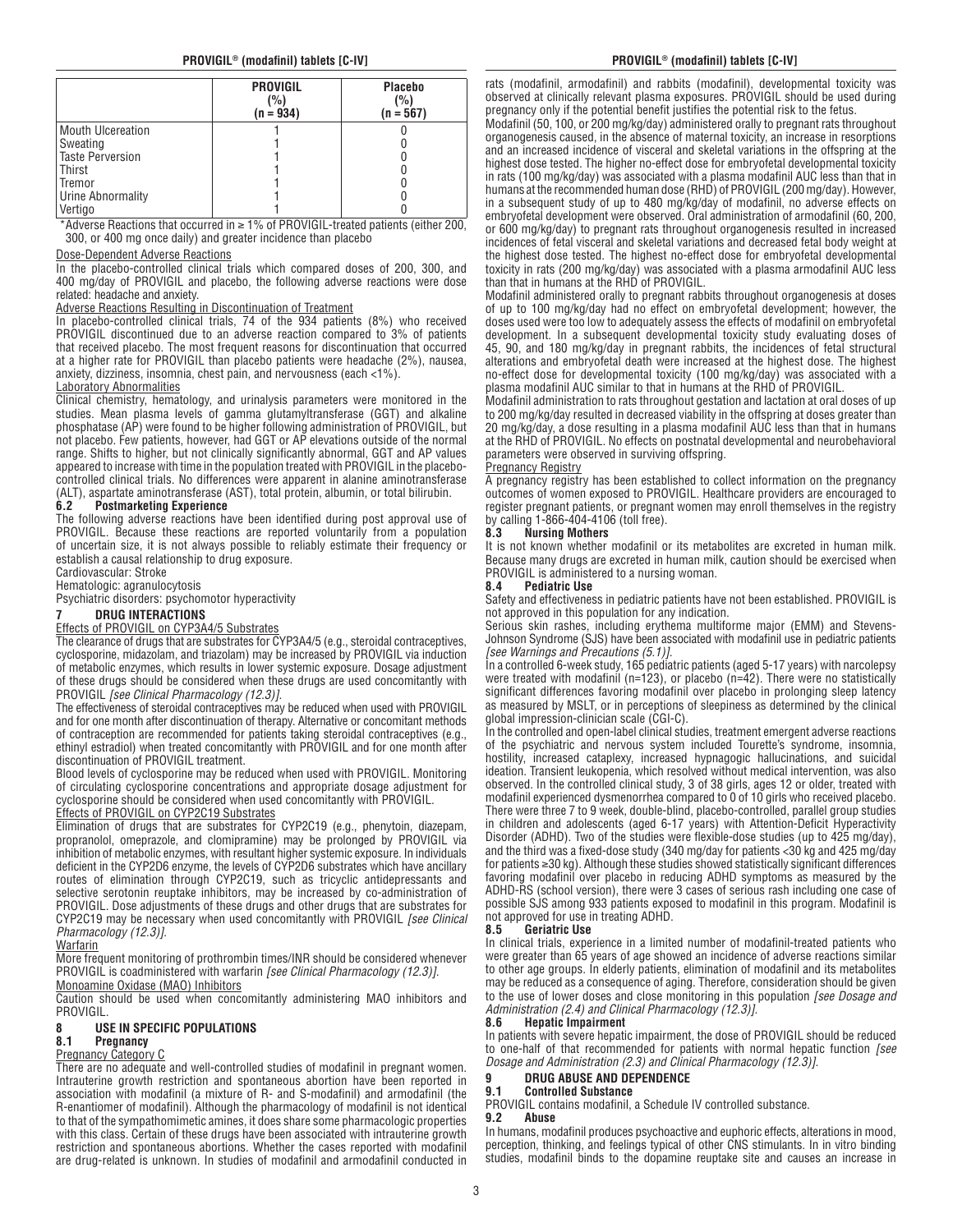extracellular dopamine, but no increase in dopamine release. Modafinil is reinforcing, as evidenced by its self-administration in monkeys previously trained to self-administer cocaine. In some studies, modafinil was also partially discriminated as stimulant-like. Physicians should follow patients closely, especially those with a history of drug and/or stimulant (e.g., methylphenidate, amphetamine, or cocaine) abuse. Patients should be observed for signs of misuse or abuse (e.g., incrementation of doses or drug-seeking behavior).

The abuse potential of modafinil (200, 400, and 800 mg) was assessed relative to methylphenidate (45 and 90 mg) in an inpatient study in individuals experienced with drugs of abuse. Results from this clinical study demonstrated that modafinil produced psychoactive and euphoric effects and feelings consistent with other scheduled CNS stimulants (methylphenidate).<br>**9.3** Dependence

#### **9.3 Dependence**

In one placebo-controlled clinical trial, the effects of modafinil withdrawal were monitored following 9 weeks of modafinil use. There were no reported withdrawal symptoms with modafinil during 14 days of observation, although sleepiness returned in narcoleptic patients.

#### **10 OVERDOSAGE**

In clinical trials, a total of 151 protocol-specified doses ranging from 1000 to 1600 mg/day (5 to 8 times the recommended daily dose of PROVIGIL) have been administered to 32 subjects, including 13 subjects who received doses of 1000 or 1200 mg/day for 7 to 21 consecutive days. In addition, several intentional acute overdoses occurred; the two largest being 4500 mg and 4000 mg taken by two subjects participating in foreign depression studies. None of these study subjects experienced any unexpected or life-threatening effects. Adverse reactions that were reported at these doses included excitation or agitation, insomnia, and slight or moderate elevations in hemodynamic parameters. Other observed high-dose effects in clinical studies have included anxiety, irritability, aggressiveness, confusion, nervousness, tremor, palpitations, sleep disturbances, nausea, diarrhea, and decreased prothrombin time. From postmarketing experience, there have been reports of fatal overdoses involving modafinil alone or in combination with other drugs. Symptoms most often accompanying PROVIGIL overdose, alone or in combination with other drugs have included insomnia; central nervous system symptoms such as restlessness, disorientation, confusion, agitation, anxiety, excitation, and hallucination; digestive changes such as nausea and diarrhea; and cardiovascular changes such as tachycardia, bradycardia, hypertension, and chest pain.

Cases of accidental ingestion/overdose have been reported in children as young as 11 months of age. The highest reported accidental ingestion on a mg/kg basis occurred in a three-year-old boy who ingested 800-1000 mg (50-63 mg/kg) of PROVIGIL. The child remained stable. The symptoms associated with overdose in children were similar to those observed in adults.

No specific antidote exists for the toxic effects of a PROVIGIL overdose. Such overdoses should be managed with primarily supportive care, including cardiovascular monitoring.

# **11 DESCRIPTION**

PROVIGIL (modafinil) is a wakefulness-promoting agent for oral administration. Modafinil is a racemic compound. The chemical name for modafinil is 2-[(diphenylmethyl)sulfinyl] acetamide. The molecular formula is  $C_{15}H_{15}NO_2S$  and the molecular weight is 273.35. The chemical structure is:



Modafinil is a white to off-white, crystalline powder that is practically insoluble in water and cyclohexane. It is sparingly to slightly soluble in methanol and acetone. PROVIGIL tablets contain 100 mg or 200 mg of modafinil and the following inactive ingredients: croscarmellose sodium, lactose monohydrate, magnesium stearate,

microcrystalline cellulose, povidone, and pregelatinized starch.

#### **12 CLINICAL PHARMACOLOGY 12.1 Mechanism of Action**

The mechanism(s) through which modafinil promotes wakefulness is unknown. Modafinil has wake-promoting actions similar to sympathomimetic agents including amphetamine and methylphenidate, although the pharmacologic profile is not identical to that of the sympathomimetic amines.

Modafinil-induced wakefulness can be attenuated by the  $\alpha$ 1-adrenergic receptor antagonist, prazosin; however, modafinil is inactive in other in vitro assay systems known to be responsive to  $\alpha$ -adrenergic agonists such as the rat vas deferens preparation.

Modafinil is not a direct- or indirect-acting dopamine receptor agonist. However, in vitro, modafinil binds to the dopamine transporter and inhibits dopamine reuptake. This activity has been associated in vivo with increased extracellular dopamine levels in some brain regions of animals. In genetically engineered mice lacking the dopamine transporter (DAT), modafinil lacked wake-promoting activity, suggesting that this activity was DAT-dependent. However, the wake-promoting effects of modafinil, unlike those of amphetamine, were not antagonized by the dopamine receptor antagonist haloperidol in rats. In addition, alpha-methyl-p-tyrosine, a dopamine synthesis inhibitor, blocks the action of amphetamine, but does not block locomotor activity induced by modafinil.

In the cat, equal wakefulness-promoting doses of methylphenidate and amphetamine increased neuronal activation throughout the brain. Modafinil at an equivalent wakefulness-promoting dose selectively and prominently increased neuronal activation in more discrete regions of the brain. The relationship of this finding in cats to the effects of modafinil in humans is unknown.

In addition to its wake-promoting effects and ability to increase locomotor activity in animals, modafinil produces psychoactive and euphoric effects, alterations in mood, perception, thinking, and feelings typical of other CNS stimulants in humans. Modafinil has reinforcing properties, as evidenced by its self-administration in monkeys previously trained to self-administer cocaine; modafinil was also partially discriminated as stimulant-like.

The optical enantiomers of modafinil have similar pharmacological actions in animals. Two major metabolites of modafinil, modafinil acid and modafinil sulfone, do not appear to contribute to the CNS-activating properties of modafinil.

#### **12.3 Pharmacokinetics**

Modafinil is a 1:1 racemic compound, whose enantiomers have different pharmacokinetics (e.g., the half-life of R-modafinil is approximately three times that of S-modafinil in adult humans). The enantiomers do not interconvert. At steady state, total exposure to R-modafinil is approximately three times that for S-modafinil. The trough concentration  $(C_{min,ss})$  of circulating modafinil after once daily dosing consists of 90% of R-modafinil and 10% of S-modafinil. The effective elimination half-life of modafinil after multiple doses is about 15 hours. The enantiomers of modafinil exhibit linear kinetics upon multiple dosing of 200-600 mg/day once daily in healthy volunteers. Apparent steady states of total modafinil and R-modafinil are reached after 2-4 days of dosing.

#### Absorption

PROVIGIL is readily absorbed after oral administration, with peak plasma concentrations occurring at 2-4 hours. The bioavailability of PROVIGIL tablets is approximately equal to that of an aqueous suspension. The absolute oral bioavailability was not determined due to the aqueous insolubility (<1 mg/mL) of modafinil, which precluded intravenous administration. Food has no effect on overall PROVIGIL bioavailability; however, time to reach peak concentration  $(t_{max})$  may be delayed by approximately one hour if taken with food.

#### Distribution

PROVIGIL has an apparent volume of distribution of approximately 0.9 L/kg. In human plasma, in vitro, modafinil is moderately bound to plasma protein (approximately 60%), mainly to albumin. The potential for interactions of PROVIGIL with highly protein-bound drugs is considered to be minimal.

#### Metabolism and Elimination

The major route of elimination is metabolism (approximately 90%), primarily by the liver, with subsequent renal elimination of the metabolites. Urine alkalinization has no effect on the elimination of modafinil.

Metabolism occurs through hydrolytic deamidation, S-oxidation, aromatic ring hydroxylation, and glucuronide conjugation. Less than 10% of an administered dose is excreted as the parent compound. In a clinical study using radiolabeled modafinil, a total of 81% of the administered radioactivity was recovered in 11 days post-dose, predominantly in the urine (80% vs. 1.0% in the feces). The largest fraction of the drug in urine was modafinil acid, but at least six other metabolites were present in lower concentrations. Only two metabolites reach appreciable concentrations in plasma, i.e., modafinil acid and modafinil sulfone. In preclinical models, modafinil acid, modafinil sulfone, 2-[(diphenylmethyl)sulfonyl]acetic acid and 4-hydroxy modafinil, were inactive or did not appear to mediate the arousal effects of modafinil. In adults, decreases in trough levels of modafinil have sometimes been observed after multiple weeks of dosing, suggesting auto-induction, but the magnitude of the decreases and the inconsistency of their occurrence suggest that their clinical significance is minimal. Significant accumulation of modafinil sulfone has been observed after multiple doses due to its long elimination half-life of 40 hours. Autoinduction of metabolizing enzymes, most importantly cytochrome P-450 CYP3A4, has also been observed in vitro after incubation of primary cultures of human hepatocytes with modafinil and in vivo after extended administration of modafinil at 400 mg/day.

#### **Specific Populations**

*Age*

A slight decrease (approximately 20%) in the oral clearance (CL/F) of modafinil was observed in a single dose study at 200 mg in 12 subjects with a mean age of 63 years (range 53 – 72 years), but the change was considered not likely to be clinically significant. In a multiple dose study (300 mg/day) in 12 patients with a mean age of 82 years (range 67 – 87 years), the mean levels of modafinil in plasma were approximately two times those historically obtained in matched younger subjects. Due to potential effects from the multiple concomitant medications with which most of the patients were being treated, the apparent difference in modafinil pharmacokinetics may not be attributable solely to the effects of aging. However, the results suggest that the clearance of modafinil may be reduced in the elderly *[see Dosage and Administration (2.4) and Use in Specific Populations (8.5)]*. *Gender*

The pharmacokinetics of modafinil are not affected by gender.

*Race*

The influence of race on the pharmacokinetics of modafinil has not been studied. *Renal Impairment*

In a single dose 200 mg modafinil study, severe chronic renal failure (creatinine clearance ≤20 mL/min) did not significantly influence the pharmacokinetics of modafinil, but exposure to modafinil acid (an inactive metabolite) was increased 9-fold.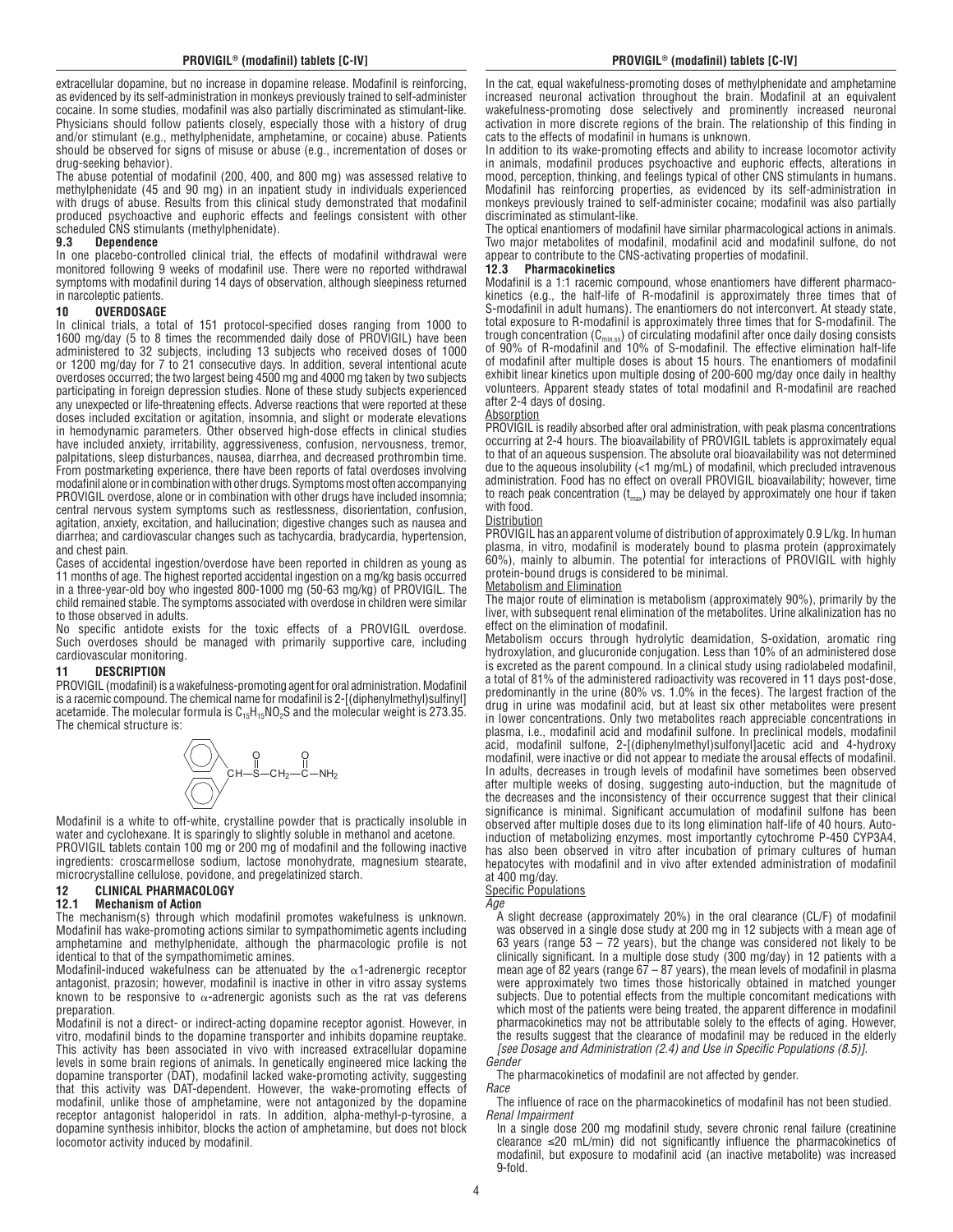#### *Hepatic Impairment*

The pharmacokinetics and metabolism of modafinil were examined in patients with cirrhosis of the liver (6 men and 3 women). Three patients had stage B or B+ cirrhosis and 6 patients had stage C or  $C_{+}$  cirrhosis (per the Child-Pugh score criteria). Clinically 8 of 9 patients were icteric and all had ascites. In these patients, the oral clearance of modafinil was decreased by about 60% and the steady state concentration was doubled compared to normal patients *[see Dosage and Administration (2.3) and Use in Specific Populations (8.6)]*.

#### Drug Interactions

In vitro data demonstrated that modafinil weakly induces CYP1A2, CYP2B6, and possibly CYP3A activities in a concentration-related manner and that CYP2C19 activity is reversibly inhibited by modafinil. In vitro data also demonstrated that modafinil produced an apparent concentration-related suppression of expression of CYP2C9 activity. Other CYP activities did not appear to be affected by modafinil.

*Potential Interactions with Drugs That Inhibit, Induce, or Are Metabolized by Cytochrome P450 Isoenzymes and Other Hepatic Enzymes*

The existence of multiple pathways for modafinil metabolism, as well as the fact that a non-CYP-related pathway is the most rapid in metabolizing modafinil, suggest that there is a low probability of substantive effects on the overall pharmacokinetic profile of PROVIGIL due to CYP inhibition by concomitant medications. However, due to the partial involvement of CYP3A enzymes in the metabolic elimination of modafinil, coadministration of potent inducers of CYP3A4/5 (e.g., carbamazepine,<br>phenobarbital rifampin) or inhibitors of CYP3A4/5 (e.g., ketoconazole, phenobarbital, rifampin) or inhibitors of CYP3A4/5 (e.g., ketoconazole, erythromycin) could alter the plasma concentrations of modafinil.

*The Potential of PROVIGIL to Alter the Metabolism of Other Drugs by Enzyme Induction or Inhibition*

- Drugs Metabolized by CYP3A4/5
	- In vitro data demonstrated that modafinil is a weak inducer of CYP3A activity in a concentration-related manner. Therefore, the blood levels and effectiveness of drugs that are substrates for CYP3A enzymes (e.g., steroidal contraceptives, cyclosporine, midazolam, and triazolam) may be reduced after initiation of concomitant treatment with PROVIGIL *[see Drug Interactions (7)]*.
	- Ethinyl Estradiol Administration of modafinil to female volunteers once daily at 200 mg/day for 7 days followed by 400 mg/day for 21 days resulted in a mean 11% decrease in mean  ${\sf C}_{\sf max}$  and 18% decrease in mean AUC $_{\sf 0\text{-}24}$  of ethinyl estradiol (EE2; 0.035 mg; administered orally with norgestimate). There was no apparent change in the elimination rate of ethinyl estradiol.
	- Triazolam In the drug interaction study between PROVIGIL and ethinyl estradiol ( $EE<sub>2</sub>$ ), on the same days as those for the plasma sampling for  $EE<sub>2</sub>$  pharmacokinetics, a single dose of triazolam (0.125 mg) was also administered. Mean  $C_{\text{max}}$  and AU $C_{0-\infty}$  of triazolam were decreased by 42% and 59%, respectively, and its elimination half-life was decreased by approximately an hour after the modafinil treatment.
	- Cyclosporine One case of an interaction between modafinil and cyclosporine, a substrate of CYP3A4, has been reported in a 41 year old woman who had undergone an organ transplant. After one month of administration of 200 mg/day of modafinil, cyclosporine blood levels were decreased by 50%. The interaction was postulated to be due to the increased metabolism of cyclosporine, since no other factor expected to affect the disposition of the drug had changed.
	- Midazolam In a clinical study, concomitant administration of armodafinil 250 mg resulted in a reduction in systemic exposure to midazolam by 32% after a single oral dose (5 mg) and 17% after a single intravenous dose (2 mg).
	- Quetiapine In a separate clinical study, concomitant administration of armodafinil 250 mg with quetiapine (300 mg to 600 mg daily doses) resulted in a reduction in the mean systemic exposure of quetiapine by approximately 29%.
- Drugs Metabolized by CYP1A2
	- In vitro data demonstrated that modafinil is a weak inducer of CYP1A2 in a concentration-related manner. However, in a clinical study with armodafinil using caffeine as a probe substrate, no significant effect on CYP1A2 activity was observed.
- Drugs Metabolized by CYP2B6
	- In vitro data demonstrated that modafinil is a weak inducer of CYP2B6 activity in a concentration-related manner.
- Drugs Metabolized by CYP2C9
	- In vitro data demonstrated that modafinil produced an apparent concentrationrelated suppression of expression of CYP2C9 activity suggesting that there is a potential for a metabolic interaction between modafinil and the substrates of this enzyme (e.g., S-warfarin and phenytoin) *[see Drug Interactions (7)]*.
	- Warfarin: Concomitant administration of modafinil with warfarin did not produce significant changes in the pharmacokinetic profiles of R- and S-warfarin. However, since only a single dose of warfarin was tested in this study, an interaction cannot be ruled out *[see Drug Interactions (7)]*.
- Drugs Metabolized by CYP2C19
	- In vitro data demonstrated that modafinil is a reversible inhibitor of CYP2C19 activity. CYP2C19 is also reversibly inhibited, with similar potency, by a circulating metabolite, modafinil sulfone. Although the maximum plasma concentrations of modafinil sulfone are much lower than those of parent modafinil, the combined effect of both compounds could produce sustained partial inhibition of the enzyme. Therefore, exposure to some drugs that are substrates for CYP2C19 (e.g., phenytoin, diazepam, propranolol, omeprazole, and clomipramine) may be increased when used concomitantly with PROVIGIL *[see Drug Interactions (7)]*.
- In a clinical study, concomitant administration of armodafinil 400 mg resulted in a 40% increase in exposure to omeprazole after a single oral dose (40 mg), as a result of moderate inhibition of CYP2C19 activity.
- Interactions with CNS Active Drugs
	- <u>
	a Concomitant administration</u> of modafinil with methylphenidate or dextroamphetamine produced no significant alterations on the pharmacokinetic profile of modafinil or either stimulant, even though the absorption of modafinil was delayed for approximately one hour.
	- Concomitant modafinil or clomipramine did not alter the pharmacokinetic profile of either drug; however, one incident of increased levels of clomipramine and its active metabolite desmethylclomipramine was reported in a patient with narcolepsy during treatment with modafinil.
	- CYP2C19 also provides an ancillary pathway for the metabolism of certain tricyclic antidepressants (e.g., clomipramine and desipramine) and selective serotonin reuptake inhibitors that are primarily metabolized by CYP2D6. In tricyclic-treated patients deficient in CYP2D6 (i.e., those who are poor metabolizers of debrisoquine; 7-10% of the Caucasian population; similar or lower in other populations), the amount of metabolism by CYP2C19 may be substantially increased. PROVIGIL may cause elevation of the levels of the tricyclics in this subset of patients *[see Drug Interactions (7)]*.
- Concomitant administration of armodafinil with quetiapine reduced the systemic exposure of quetiapine.
- Interaction with P-Glycoprotein
- An in vitro study demonstrated that armodafinil is a substrate of P-glycoprotein. The impact of inhibition of P-glycoprotein is not known.
- 

#### **13 NONCLINICAL TOXICOLOGY 13.1 Carcinogenesis, Mutagenesis, Impairment of Fertility Carcinogenesis**

Carcinogenicity studies were conducted in which modafinil (a mixture of R- and S-modafinil) was administered in the diet to mice for 78 weeks and to rats for 104 weeks at doses of 6, 30, and 60 mg/kg/day. The highest doses studied were associated with plasma modafinil exposures (AUC) less than that in humans at the recommended human dose (RHD) of PROVIGIL (200 mg/day). There was no evidence of tumorigenesis associated with modafinil administration in these studies. However, the mouse study was inadequate because the high dose was not a maximum tolerated dose (MTD). In a mouse carcinogenicity study in which armodafinil (the R-enantiomer of modafinil) was administered at oral doses of up to 300 mg/kg/day in males and 100 mg/kg/day in females for approximately 2 years, no tumorigenic effects were observed. The highest doses studied, which were considered MTDs, were associated with plasma armodafinil exposures less than (females) or 2 times (males) that in humans at the RHD of PROVIGIL.

**Mutagenesis** 

Modafinil was negative in a series of in vitro (i.e., bacterial reverse mutation, mouse lymphoma tk, chromosomal aberration in human lymphocytes, cell transformation in BALB/3T3 mouse embryo cells) or in vivo (mouse bone marrow micronucleus) assays. Impairment of Fertility

Oral administration of modafinil (doses of up to 480 mg/kg/day) to male and female rats prior to and throughout mating, and continuing in females through day 7 of gestation produced an increase in the time to mate at the highest dose; no effects were observed on other fertility or reproductive parameters. The no-effect dose of 240 mg/kg/day was associated with a plasma modafinil AUC less than that in humans at the RHD of PROVIGIL.

#### **14 CLINICAL STUDIES**

#### **14.1 Narcolepsy**

The effectiveness of PROVIGIL in improving wakefulness in adult patients with excessive sleepiness associated with narcolepsy was established in two US 9-week, multi-center, placebo-controlled, parallel-group, double-blind studies of outpatients who met the criteria for narcolepsy. A total of 558 patients were randomized to receive PROVIGIL 200 or 400 mg/day, or placebo. The criteria for narcolepsy include either: 1) recurrent daytime naps or lapses into sleep that occur almost daily for at least three months, plus sudden bilateral loss of postural muscle tone in association with intense emotion (cataplexy); or 2) a complaint of excessive sleepiness or sudden muscle weakness with associated features: sleep paralysis, hypnagogic hallucinations, automatic behaviors, disrupted major sleep episode; and polysomnography demonstrating one of the following: sleep latency less than 10 minutes or rapid eye movement (REM) sleep latency less than 20 minutes. For entry into these studies, all patients were required to have objectively documented excessive daytime sleepiness, via a Multiple Sleep Latency Test (MSLT) with two or more sleep onset REM periods and the absence of any other clinically significant active medical or psychiatric disorder. The MSLT, an objective polysomnographic assessment of the patient's ability to fall asleep in an unstimulating environment, measured latency (in minutes) to sleep onset averaged over 4 test sessions at 2-hour intervals. For each test session, the subject was told to lie quietly and attempt to sleep. Each test session was terminated after 20 minutes if no sleep occurred or 15 minutes after sleep onset.

In both studies, the primary measures of effectiveness were: 1) sleep latency, as assessed by the Maintenance of Wakefulness Test (MWT); and 2) the change in the patient's overall disease status, as measured by the Clinical Global Impression of Change (CGI-C). For a successful trial, both measures had to show statistically significant improvement.

The MWT measures latency (in minutes) to sleep onset averaged over 4 test sessions at 2 hour intervals following nocturnal polysomnography. For each test session, the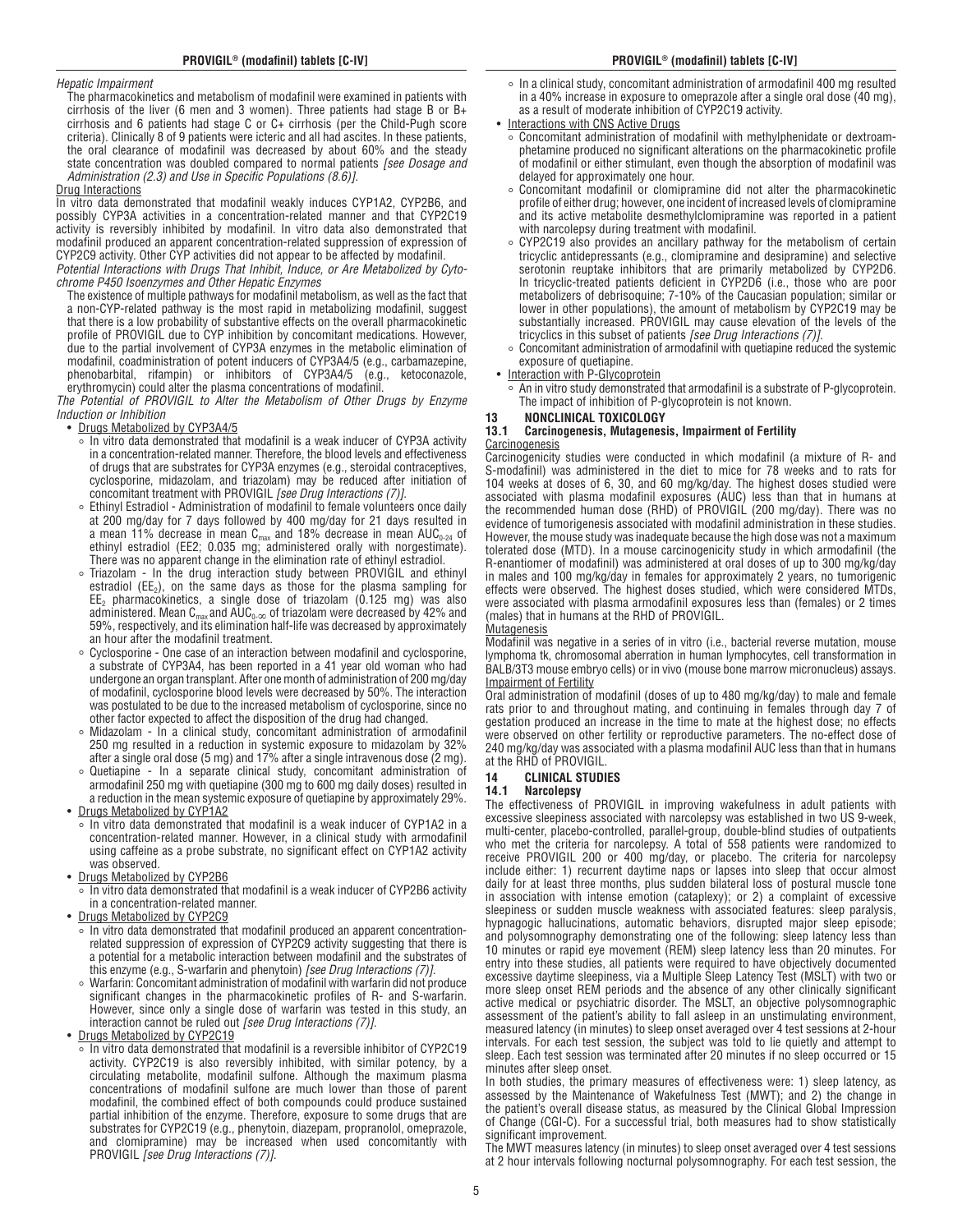subject was asked to attempt to remain awake without using extraordinary measures. Each test session was terminated after 20 minutes if no sleep occurred or 10 minutes after sleep onset. The CGI-C is a 7-point scale, centered at *No Change*, and ranging from *Very Much Worse* to *Very Much Improved*. Patients were rated by evaluators who had no access to any data about the patients other than a measure of their baseline severity. Evaluators were not given any specific guidance about the criteria they were to apply when rating patients.

Both studies demonstrated improvement in objective and subjective measures of excessive daytime sleepiness for both the 200 mg and 400 mg doses compared to placebo. Patients treated with PROVIGIL showed a statistically significantly enhanced ability to remain awake on the MWT at each dose compared to placebo at final visit (Table 2). A statistically significantly greater number of patients treated with PROVIGIL at each dose showed improvement in overall clinical condition as rated by the CGI-C scale at final visit (Table 3).

Nighttime sleep measured with polysomnography was not affected by the use of **PROVIGIL** 

#### **14.2 Obstructive Sleep Apnea (OSA)**

The effectiveness of PROVIGIL in improving wakefulness in patients with excessive sleepiness associated with OSA was established in two multi-center, placebocontrolled clinical studies of patients who met the criteria for OSA. The criteria include either: 1) excessive sleepiness or insomnia, plus frequent episodes of impaired breathing during sleep, and associated features such as loud snoring, morning headaches and dry mouth upon awakening; or 2) excessive sleepiness or insomnia and polysomnography demonstrating one of the following: more than five obstructive apneas, each greater than 10 seconds in duration, per hour of sleep and one or more of the following: frequent arousals from sleep associated with the apneas, bradytachycardia, and arterial oxygen desaturation in association with the apneas. In addition, for entry into these studies, all patients were required to have excessive sleepiness as demonstrated by a score ≥10 on the Epworth Sleepiness Scale (ESS), despite treatment with continuous positive airway pressure (CPAP). Evidence that CPAP was effective in reducing episodes of apnea/hypopnea was required along with documentation of CPAP use.

In the first study, a 12-week trial, a total of 327 patients with OSA were randomized to receive PROVIGIL 200 mg/day, PROVIGIL 400 mg/day, or matching placebo. The majority of patients (80%) were fully compliant with CPAP, defined as CPAP use greater than 4 hours/night on > 70% of nights. The remainder were partially CPAP compliant, defined as CPAP use < 4 hours/night on >30% of nights. CPAP use continued throughout the study. The primary measures of effectiveness were 1) sleep latency, as assessed by the Maintenance of Wakefulness Test (MWT) and 2) the change in the patient's overall disease status, as measured by the Clinical Global Impression of Change (CGI-C) at the final visit [*see Clinical Studies (14.1)* for a description of these measures].

Patients treated with PROVIGIL showed a statistically significant improvement in the ability to remain awake compared to placebo-treated patients as measured by the MWT at final visit (Table 2). A statistically significant greater number of patients treated with PROVIGIL showed improvement in overall clinical condition as rated by the CGI-C scale at final visit (Table 3). The 200 mg and 400 mg doses of PROVIGIL produced statistically significant effects of similar magnitude on the MWT, and also on the CGI-C.

In the second study, a 4-week trial, 157 patients with OSA were randomized to receive PROVIGIL 400 mg/day or placebo. Documentation of regular CPAP use (at least 4 hours/night on 70% of nights) was required for all patients. The primary measure of effectiveness was the change from baseline on the ESS at final visit. The baseline ESS scores for the PROVIGIL and placebo groups were 14.2 and 14.4, respectively. At week 4, the ESS was reduced by 4.6 in the PROVIGIL group and by 2.0 in the placebo group, a difference that was statistically significant.

Nighttime sleep measured with polysomnography was not affected by the use of **PROVIGIL** 

#### **14.3 Shift Work Disorder (SWD)**

The effectiveness of PROVIGIL in improving wakefulness in patients with excessive sleepiness associated with SWD was demonstrated in a 12-week placebo-controlled clinical trial. A total of 209 patients with chronic SWD were randomized to receive PROVIGIL 200 mg/day or placebo. All patients met the criteria for chronic SWD. The criteria include: 1) either, a) a primary complaint of excessive sleepiness or insomnia which is temporally associated with a work period (usually night work) that occurs during the habitual sleep phase, or b) polysomnography and the MSLT demonstrate loss of a normal sleep-wake pattern (i.e., disturbed chronobiological rhythmicity); and 2) no other medical or mental disorder accounts for the symptoms, and 3) the symptoms do not meet criteria for any other sleep disorder producing insomnia or excessive sleepiness (e.g., time zone change [jet lag] syndrome).

It should be noted that not all patients with a complaint of sleepiness who are also engaged in shift work meet the criteria for the diagnosis of SWD. In the clinical trial, only patients who were symptomatic for at least 3 months were enrolled.

Enrolled patients were also required to work a minimum of 5 night shifts per month, have excessive sleepiness at the time of their night shifts (MSLT score  $<$  6 minutes), and have daytime insomnia documented by a daytime polysomnogram.

The primary measures of effectiveness were 1) sleep latency, as assessed by the MSLT performed during a simulated night shift at the final visit and 2) the change in the patient's overall disease status, as measured by the CGI-C at the final visit [*see Clinical Studies (14.1)* for a description of these measures.].

Patients treated with PROVIGIL showed a statistically significant prolongation in the time to sleep onset compared to placebo-treated patients, as measured by the nighttime MSLT at final visit (Table 2). A statistically significant greater number of

patients treated with PROVIGIL showed improvement in overall clinical condition as rated by the CGI-C scale at final visit (Table 3).

Daytime sleep measured with polysomnography was not affected by the use of PROVIGIL.

#### **Table 2. Average Baseline Sleep Latency and Change from Baseline at Final Visit (MWT and MSLT in minutes)**

| <b>Disorder</b> | <b>Measure</b>                             | <b>PROVIGIL</b><br>$200 \,\mathrm{mq}^*$ |                                   | <b>PROVIGIL</b><br>400 mg* |                                   | <b>Placebo</b>  |                                   |
|-----------------|--------------------------------------------|------------------------------------------|-----------------------------------|----------------------------|-----------------------------------|-----------------|-----------------------------------|
|                 |                                            | <b>Baseline</b>                          | Change<br>from<br><b>Baseline</b> | <b>Baseline</b>            | Change<br>from<br><b>Baseline</b> | <b>Baseline</b> | Change<br>from<br><b>Baseline</b> |
| Narcolepsy I    | <b>MWT</b>                                 | 5.8                                      | 2.3                               | 6.6                        | 2.3                               | 5.8             | $-0.7$                            |
| Narcolepsy II   | <b>MWT</b>                                 | 6.1                                      | 2.2                               | 5.9                        | 2.0                               | 6.0             | $-0.7$                            |
| 0SA             | <b>MWT</b>                                 | 13.1                                     | 1.6                               | 13.6                       | 1.5                               | 13.8            | $-1.1$                            |
| SWD             | <b>MSLT</b><br>$\sim$ $\sim$ $\sim$ $\sim$ | 2.1                                      | 1.7                               |                            | ۰                                 | 2.0             | 0.3                               |

\*Significantly different than placebo for all trials (p<0.01 for all trials but SWD, which was  $p<0.05$ )

#### **Table 3. Clinical Global Impression of Change (CGI-C) (Percent of Patients Who Improved at Final Visit)**

| <b>Disorder</b> | <b>PROVIGIL</b><br>$200 \,\mathrm{mq}^*$ | <b>PROVIGIL</b><br>400 mg $*$ | <b>Placebo</b> |
|-----------------|------------------------------------------|-------------------------------|----------------|
| Narcolepsy I    | 64%                                      | 72%                           | 37%            |
| Narcolepsy II   | 58%                                      | 60%                           | 38%            |
| 0SA             | 61%                                      | 68%                           | 37%            |
| SWD             | 74%                                      |                               | 36%            |

\*Significantly different than placebo for all trials (p<0.01)

# **16 HOW SUPPLIED/STORAGE AND HANDLING**

# **16.1 How Supplied**

PROVIGIL® (modafinil) tablets are available as follows:

- 100 mg: Each capsule-shaped, white to off white tablet is debossed with "PROVIGIL" on one side and "100 MG" on the other.
- NDC 63459-101-30 Bottles of 30
- 200 mg: Each capsule-shaped, white to off white, scored tablet is debossed with "PROVIGIL" on one side and "200 MG" on the other. NDC 63459-201-30 – Bottles of 30

**16.2 Storage**

Store at 20°-25° C (68°-77° F).

**17 PATIENT COUNSELING INFORMATION**

Advise the patient to read the FDA-approved patient labeling (Medication Guide). Allergic Reactions

Advise patients to stop taking PROVIGIL and to notify their physician right away if they develop a rash, hives, mouth sores, blisters, peeling skin, trouble swallowing or breathing, or a related allergic phenomenon.

#### Driving and Dangerous Activities

Advise patients not to alter their previous behavior with regard to potentially dangerous activities (e.g., driving, operating machinery) or other activities requiring appropriate levels of wakefulness, until and unless treatment with PROVIGIL has been shown to produce levels of wakefulness that permit such activities. Advise patients that PROVIGIL is not a replacement for sleep.

Continuing Previously Prescribed Treatments

Inform patients that it may be critical that they continue to take their previously prescribed treatments (e.g., patients with OSA receiving CPAP should continue to do so). Discontinuing Drug Due to Adverse Reactions

Advise patients to stop taking PROVIGIL and contact their physician right away if they experience chest pain, rash, depression, anxiety, or signs of psychosis or mania. **Pregnancy** 

Advise patients to notify their physician if they become pregnant or intend to become pregnant during therapy. Caution patients regarding the potential increased risk of pregnancy when using steroidal contraceptives (including depot or implantable contraceptives) with PROVIGIL and for one month after discontinuation of therapy. **Nursing** 

Advise patients to notify their physician if they are breastfeeding an infant.

Concomitant Medication

Advise patients to inform their physician if they are taking, or plan to take, any prescription or over-the-counter drugs, because of the potential for interactions between PROVIGIL and other drugs.

Alcohol Advise patients that the use of PROVIGIL in combination with alcohol has not been studied. Advise patients that it is prudent to avoid alcohol while taking PROVIGIL.

PROV-015

Distributed By:

Teva Pharmaceuticals USA, Inc.

North Wales, PA 19454

©1998 - 2018 Cephalon, Inc., a wholly-owned subsidiary of Teva Pharmaceutical Industries, Ltd.

All rights reserved.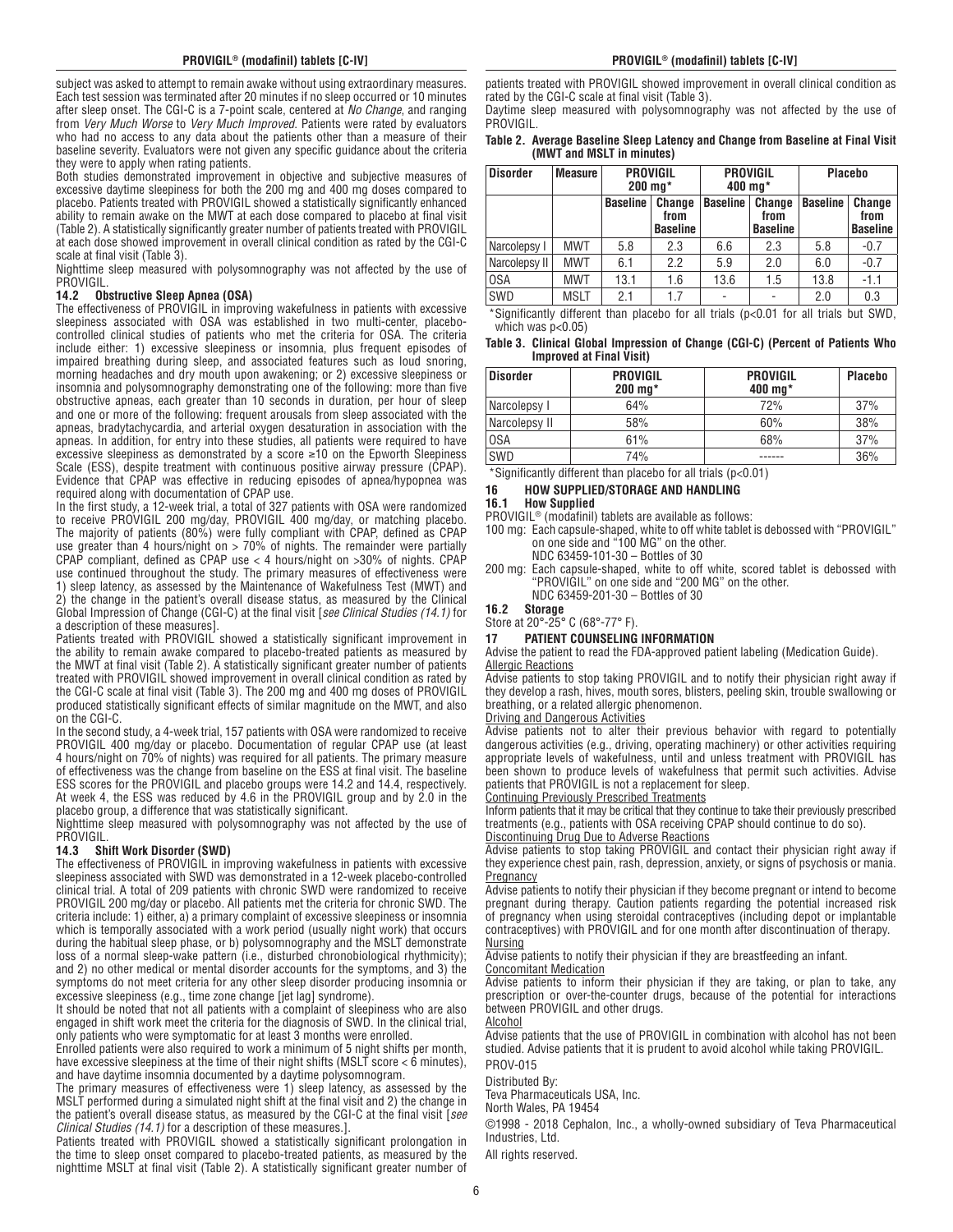# **MEDICATION GUIDE**

PROVIGIL® (pro-vij-el) C-IV

## (modafinil) **Tablets**

Read this Medication Guide before you start taking PROVIGIL and each time you get a refill. There may be new information. This information does not take the place of talking with your doctor about your medical condition or treatment.

**What is the most important information I should know about PROVIGIL?**

**PROVIGIL may cause serious side effects including a serious rash or a serious allergic reaction that may affect parts of your body such as your liver or blood cells. Any of these may need to be treated in a hospital and may be life-threatening.**

**Stop taking PROVIGIL and call your doctor right away or get emergency help if you have any of these symptoms:** 

- skin rash, hives, sores in your mouth, or your skin blisters and peels
- swelling of your face, eyes, lips, tongue, or throat
- trouble swallowing or breathing
- fever, shortness of breath, swelling of the legs, yellowing of the skin or whites of the eyes, or dark urine

If you have a severe rash with PROVIGIL, stopping the medicine may not keep the rash from becoming life-threatening or causing you to be permanently disabled or disfigured.

# **PROVIGIL is not approved for use in children for any medical condition.**

It is not known if PROVIGIL is safe or effective in children under 17 years of age.

# **What is PROVIGIL?**

PROVIGIL is a prescription medicine used to improve wakefulness in adults who are very sleepy due to one of the following diagnosed sleep disorders:

- narcolepsy
- obstructive sleep apnea (OSA). PROVIGIL is used to treat excessive sleepiness, but not the obstruction or medical condition that is causing OSA. You should talk with your doctor about treatments for OSA before you start taking PROVIGIL and during treatment with PROVIGIL. PROVIGIL does not take the place of treatments that your doctor has prescribed for OSA. It is important that you continue to use these treatments as prescribed by your doctor.

• shift work disorder (SWD)

PROVIGIL will not cure these sleep disorders. PROVIGIL may help the sleepiness caused by these conditions, but it may not stop all your sleepiness. PROVIGIL does not take the place of getting enough sleep. Follow your doctor's advice about good sleep habits and using other treatments.

PROVIGIL is a federally controlled substance (C-IV) because it can be abused or lead to dependence. Keep PROVIGIL in a safe place to prevent misuse and abuse. Selling or giving away PROVIGIL may harm others, and is against the law. Tell your doctor if you have ever abused or been dependent on alcohol, prescription medicines, or street drugs.

# **Who should not take PROVIGIL?**

# **Do not take PROVIGIL if you:**

• are allergic or developed a rash to modafinil or armodafinil (NUVIGIL®) or any of the ingredients in PROVIGIL. See the end of this Medication Guide for a complete list of ingredients in PROVIGIL.

# **What should I tell my doctor before taking PROVIGIL?**

# **Tell your doctor about all of your medical conditions including, if you:**

- have a history of mental health problems, including psychosis
- have heart problems or had a heart attack
- have high blood pressure. Your blood pressure may need to be checked more often while taking PROVIGIL.
- have liver or kidney problems
- have a history of drug or alcohol abuse or addiction

are pregnant or planning to become pregnant. It is not known if PROVIGIL will harm your unborn baby.

**Pregnancy Registry:** There is a registry for women who become pregnant during treatment with PROVIGIL. The purpose of this registry is to collect information about the safety of PROVIGIL during pregnancy. Contact the registry as soon as you learn that you are pregnant, or ask your doctor to contact the registry for you. You or your doctor can get information and enroll you in the registry by calling 1-866-404-4106.

• are breastfeeding. It is not known if PROVIGIL passes into your breast milk. Talk to your doctor about the best way to feed your baby if you take PROVIGIL.

**Tell your doctor about all the medicines you take**, including prescription and over-the-counter medicines, vitamins, and herbal supplements. PROVIGIL and many other medicines can interact with each other, sometimes causing side effects. PROVIGIL may affect the way other medicines work, and other medicines may affect how PROVIGIL works. Your dose of PROVIGIL or certain other medicines may need to be changed.

Especially, tell your doctor if you use or take:

• a hormonal birth control method, such as birth control pills, shots, implants, patches, vaginal rings, and intrauterine devices (IUDs). Hormonal birth control methods may not work while you take PROVIGIL. Women who use one of these methods of birth control may have a higher chance for getting pregnant while taking PROVIGIL, and for one month after stopping PROVIGIL. Talk to your doctor about birth control choices that are right for you while taking PROVIGIL.

Know the medicines you take. Keep a list of them and show it to your doctor and pharmacist when you get a new medicine. Your doctor or pharmacist will tell you if it is safe to take PROVIGIL and other medicines together. Do not start any new medicines with PROVIGIL unless your doctor has told you it is okay.

# **How should I take PROVIGIL?**

- Take PROVIGIL exactly as prescribed by your doctor. Your doctor will prescribe the dose of PROVIGIL that is right for you. Do not change your dose of PROVIGIL without talking to your doctor.
- Your doctor will tell you the right time of day to take PROVIGIL.
	- ◦ People with narcolepsy or OSA usually take PROVIGIL 1 time each day in the morning.
	- People with SWD usually take PROVIGIL about 1 hour before their work shift.
- Do not change the time of day you take PROVIGIL unless you have talked to your doctor. If you take PROVIGIL too close to your bedtime, you may find it harder to go to sleep.
- You can take PROVIGIL with or without food.
- If you take more than your prescribed dose or if you take an overdose of PROVIGIL, call your doctor or go to the nearest hospital emergency room right away.

Symptoms of an overdose of PROVIGIL may include:

- trouble sleeping
- restlessness
- confusion
- feeling disoriented
- feeling excited
- hearing, seeing, feeling, or sensing things that are not really there (hallucinations)
- nausea and diarrhea
- a fast or slow heartbeat
- chest pain
- increased blood pressure

# **What should I avoid while taking PROVIGIL?**

• Do not drive a car or do other dangerous activities until you know how PROVIGIL affects you. People with sleep disorders should always be careful about doing things that could be dangerous. Do not change your daily habits until your doctor tells you it is okay.